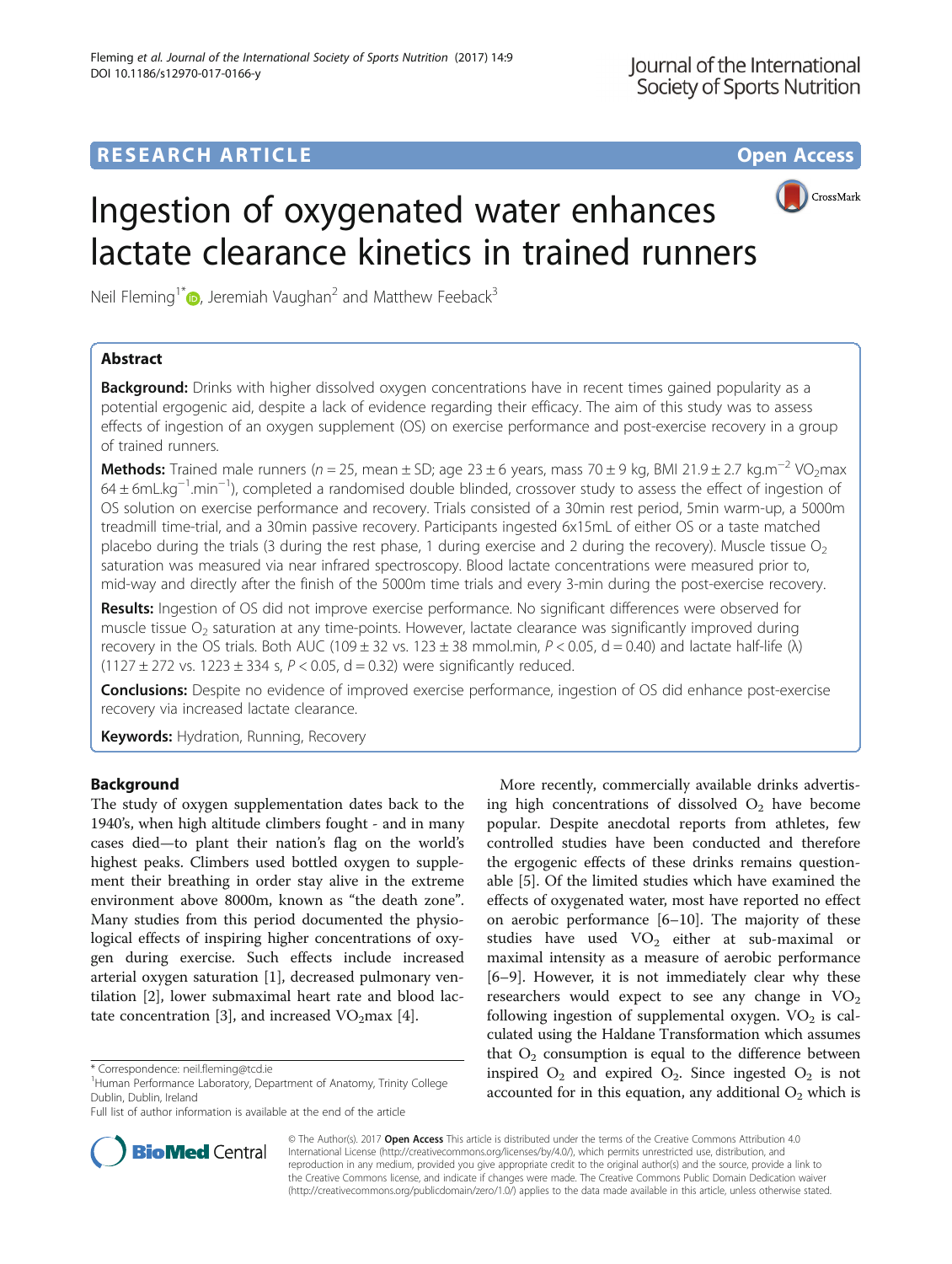<span id="page-1-0"></span>theoretically utilized by the working muscles would not be detected using pulmonary gas measurement.

The primary criticism put forward by skeptics of oxygenated drinks is that ingested  $O<sub>2</sub>$  is not readily diffused across the gastro-intestinal tract [\[6](#page-6-0), [9, 11\]](#page-6-0). However, two studies have demonstrated that high-concentration oxygen solutions are capable of diffusing  $O_2$  into the bloodstream, albeit into the hepatic portal vein in rabbits [[12](#page-6-0)] and kittens [[13\]](#page-6-0). Neither study assessed whether this gas diffusion altered the systemic or peripheral arterial saturation, and so extrapolating a potential ergogenic effect at a muscular level is pre-mature. To date, no study has verified if the human gastro-intestinal tract has the potential to absorb  $O_2$  into the hepatic portal vein. Previous human studies have used pulse oximetry [\[5](#page-6-0), [10, 14](#page-6-0)] or blood gas analysis [\[6, 8\]](#page-6-0) to quantify systemic  $O_2$ concentrations with most reporting no change in oxygen saturation. However, muscle tissue  $O_2$  saturation has yet to be determined.

The majority of studies examining the ergogenic effects of oxygenated water report that exercise performance is not improved [\[6](#page-6-0)–[10\]](#page-6-0). Only one study, which recruited higher trained athletes, reported improvements in performance and increased  $O_2$  saturation ([\[14](#page-6-0)] abstract only). However, an interesting effect of oxygenated water has been observed in two separate studies [\[7](#page-6-0), [8](#page-6-0)]. Despite both studies reporting no improvement in performance, the authors did observe lower maximal lactate concentration and enhanced lactate clearance postexercise. In both studies, this finding was statistically significant and it is curious that neither group discussed the potential implications of such a finding on recovery. In addition, neither study tracked lactate clearance kinetics for longer than 6 min, so the full effect has not been established.

Based on the limited published literature examining ingestion of oxygen supplements (OS), it appears that a more comprehensive evaluation is warranted. In addition, the effects on lactate clearance kinetics require further examination, since the two studies which previously measured this variable showed a significant effect [[7, 8\]](#page-6-0). The primary aim of this study was to investigate if ingesting OS had an ergogenic effect on exercise performance. A secondary aim was to assess its effect on muscle  $O_2$  saturation and lactate concentration before, during and after exercise.

## Methods

#### Study design

A cohort of 25 male collegiate level distance runners (see Table 1) performed double-blinded, placebo controlled trials in a counterbalanced cross-over design in order to assess the effect of OS ingestion on performance, muscle  $O_2$  saturation and blood lactate kinetics. Subjects reported a minimum of 200 min.week $^{-1}$  of

Table 1 Anthropometric and physiological characteristics of the group

| $-1.1 - 1.1 - 1.1$                                            |                     |
|---------------------------------------------------------------|---------------------|
| Variable                                                      | Group mean $\pm$ SD |
| Age (yr)                                                      | $23 \pm 6$          |
| VO <sub>2</sub> max (mL.kg <sup>-1</sup> .min <sup>-1</sup> ) | $63.8 \pm 5.7$      |
| Height (m)                                                    | $1.78 \pm 0.07$     |
| Mass (kg)                                                     | $69.9 + 8.8$        |
| Percentage Body Fat (%)                                       | $10.4 + 3.5$        |
|                                                               |                     |

running and were excluded if they had any medical condition that prevented them training for more than 7 consecutive days in the previous 6 months. All subjects attended the laboratory on three occasions. During the first visit, they were familiarized with all procedures and equipment. If satisfied, informed consent was obtained and pre-trial physiological data collected. The second and third visits comprised of ingestion of either OS or placebo, followed by a 5000m self-paced treadmill timetrial. Ethical approval for this study was granted by Indiana State University's Institutional Review Board and informed consent was obtained from all subjects prior to data collection.

#### Exercise protocol

During the initial visit, subjects performed a maximal incremental test, in order to quantify  $VO<sub>2</sub>max$ . Starting velocity for the test was 10km.h<sup>-1</sup> with an increase of 1km.h−<sup>1</sup> every 3-min until volitional failure was reached. Pulmonary gas exchange data was collected throughout the test using a Parvomedics TrueOne 2600 analyser.  $VO<sub>2</sub>$ max was defined as the maximal  $VO<sub>2</sub>$  recorded during any 15-s interval.

During visits 2 and 3, subjects performed a self-paced 5000m time-trial on a treadmill (Woodway Forefront) following ingestion of OS or a taste-matched placebo. All subjects were instructed not to eat or consume caffeine in the 120-min prior to testing, in order to ensure appropriate gastric emptying prior to ingestion of solutions and to reduce possible confounding effects that caffeine might have on exercise performance. Repeat tests were performed at the same time of the day in order to minimize the effect of circadian variability. Subjects ingested a series of  $6 \times 15$ mL volumes of either OS or taste matched placebo, at fixed time-points before, during and after the 5000m time trial (see Fig. [1](#page-2-0)).

The composition of 15mL of OS was ASO® solution (Activate Stabilized Oxygen), a registered dietary oxygen supplement for human consumption. The ingredients to ASO® are the following:

Distilled water: (62.04%) Dissolved  $O_2$  (in molecular  $O_4$  form): (35.00%) Salt & trace elements: (2.96%)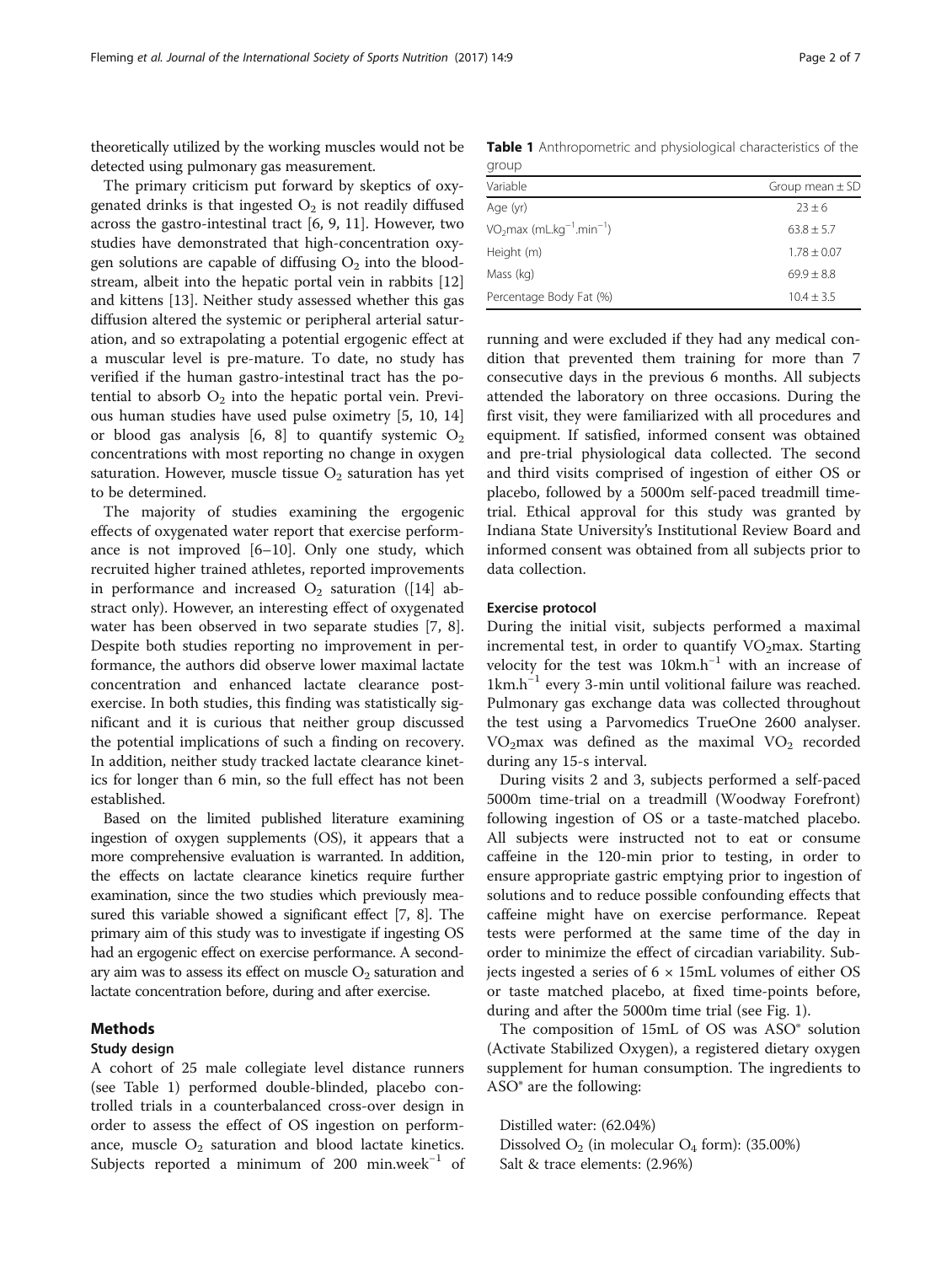<span id="page-2-0"></span>

The taste-matched placebo comprised of 0.6mg of NaCl added to 15mL of distilled water. Taste testing was carried out prior to the initiation of the study. 50 students and faculty were asked to taste both solutions and decide which one they thought was the OS solution, with correct responses no better than chance. Following completion of both exercise trials, subjects were asked if they could differentiate between drinks based on taste. 11 of the subjects stated they could taste a difference between drinks but were unable to determine which drink contained OS. The remaining 14 subjects could not taste any difference between drinks.

Upon completion of the 30-min seated rest period, subjects performed a 5min warm-up at a self-selected pace. They then performed a self-paced 5000m time trial. Information on elapsed time and distance covered were provided continuously throughout the test via the treadmill monitor. Subjects were instructed to run the 5000m distance as fast as they possibly could. They were free to increase and decrease the treadmill velocity as necessary during the time-trial, but all subjects were encouraged to complete the distance as fast as possible. The 5000m distance was selected because the duration and intensity are such that the aerobic system is near maximally stressed. It has previously been reported that well-trained runners utilise an average of 94% of their  $VO<sub>2</sub>max$  when running a simulated 5000m race on a treadmill [[15\]](#page-6-0). In addition, previous studies have demonstrated that test-restest reliability for 5000m time-trials is higher than submaximal endurance trials of a similar intensity [[16\]](#page-6-0). Upon completion of the test, participants began a 30min passive recovery in a seated position (see Fig. 1).

## Blood lactate data

Capillary blood samples were collected from the middle finger of the left hand using aseptic techniques, to

measure blood lactate concentrations before, during and after exercise. Samples were collected immediately before, at the mid-point and immediately upon completion of the time-trial. Additional samples were collected at 3min intervals during the recovery. A 7μL sample was injected into an Analox GM7 metabolic analyzer. A new Teflon membrane was installed in the analyzer prior to the initiation of data collection. Test-retest analysis of the membrane was carried out via 10 repeat measures of 8mMol.L−<sup>1</sup> lactate standard. The CV for this protocol was 0.6%, which falls within the acceptable range of 0– 1%, set by the manufacturer. The lactate analyser was calibrated prior to each exercise test (to a resolution of ±0.1mmol.L−<sup>1</sup> ), using 8mmol.L−<sup>1</sup> lactate standard.

#### Oxygen saturation

Muscle tissue oxygen saturation was measured at 10Hz continuously from the right Rectus Femoris using a portable NIRS monitor (Portamon MkII, Artinis). The right Rectus Femoris was chosen over the Vastii muscles due to the observation of more stable data with less motion artifact during pilot testing in running. Since the midpoint of the Rectus Femoris is located more proximal to the hip joint than either of the Vastii muscles, the sensor movement was lower with this muscle. The recording site was shaved and cleaned with isopropyl alcohol prior to application of the NIRS sensor. In addition, the recording site was marked with permanent marker in order to ensure correct sensor placement on repeat visits. Data were recorded continuously throughout the rest, exercise and recovery phases and reported as a combined tissue saturation index (%TSI). A 6-min control period prior to fluid ingestion allowed for the measurement of baseline %TSI. Changes in %TSI were then averaged for each 3-min interval and normalized to baseline for each trial. This method of estimating tissue oxygen saturation has been validated and used for the last 10 years as a measure of muscle oxygenation [[17\]](#page-6-0).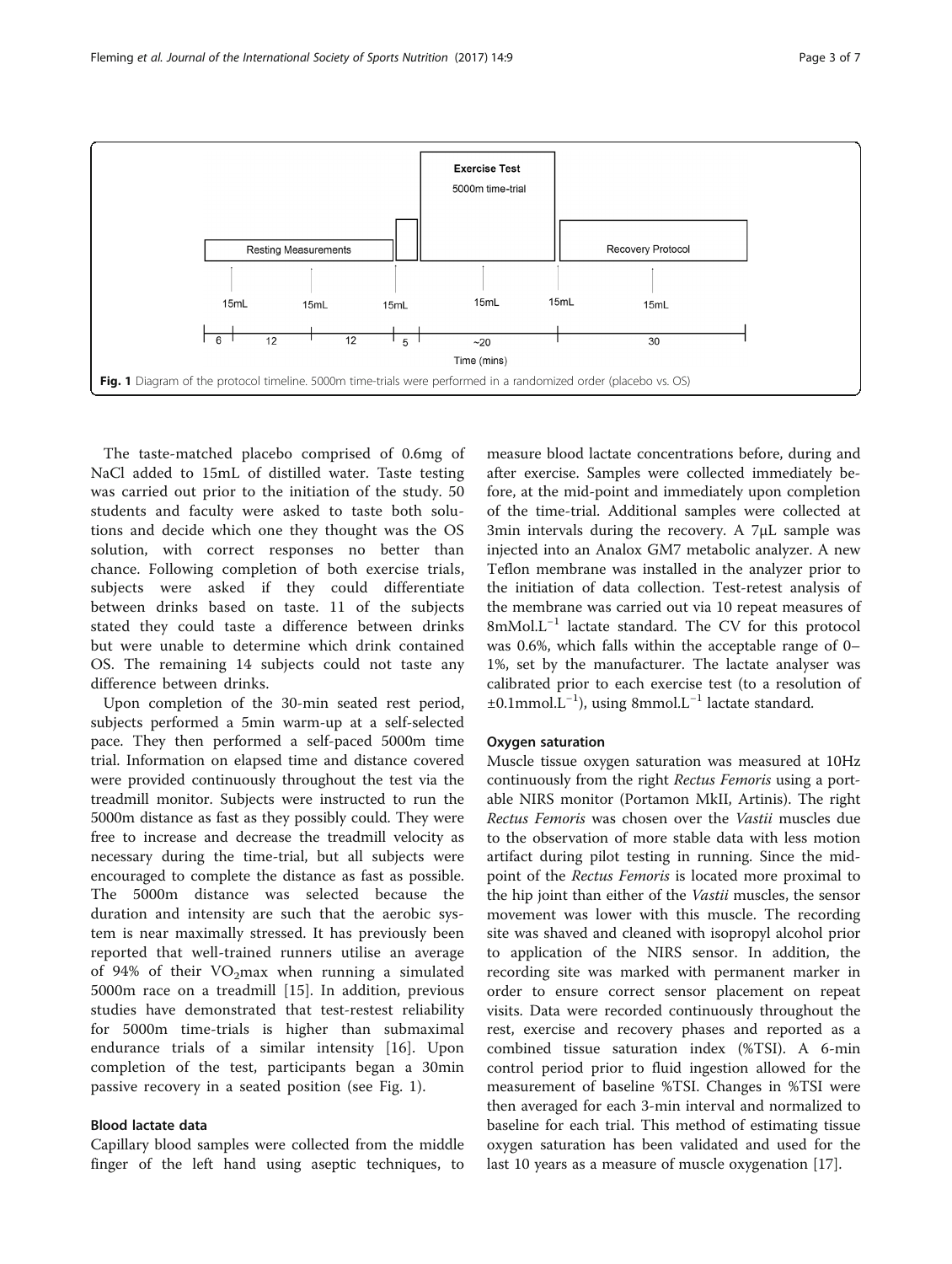## Statistical analysis

All statistical tests were performed using Graphpad Prism Version 6.0 (GraphPad Software, CA, USA). Performance was quantified as time to completion (TTC) of the 5000m time-trial. Lactate clearance kinetics were quantified during recovery by measuring the area under the curve (AUC) and the time taken to reduce the peak lactate concentration by 50% (λ), also known as lactate half-life. A 4th order polynomial was fitted over the 10 blood lactate concentrations measured following completion of the time-trial. AUC and  $λ$  were subsequently computed using Matlab (V7.14 R2012a, Mathworks, MA, USA). All data sets were initially tested for normality via Kolmogorov-Smirnov tests. For comparison of data across time between the two drink trials, a 2-factor ANOVA (drink x time) with 1 repeated measure (drink) was used. Bonferoni post-hoc tests quantified significance where identified. For variables which were independent of time (TTC, final lactate,  $λ$ , AUC), paired Student's T-tests were performed, with statistical significance inferred at  $P < 0.05$ . Where statistically significant differences between drinks was observed, effect sizes (Cohen's D) were computed, with >0.2 indicating a small effect, >0.5 a moderate effect and >0.8 a large effect.

#### Results

## Performance data

Group anthropometric and physiological data are presented in Table [1](#page-1-0). The group mean  $(\pm SD)$  TTC data were  $1096 \pm 80$  and  $1102 \pm 93$  s, for OS and placebo trials, respectively. The group performed an average of 6 s faster during the OS trials; however, this difference did not attain statistical significance.

#### Blood lactate data

A significant time effect was observed for lactate concentrations both during exercise and recovery  $(P <$ 0.001). This time effect was statistically significant in both OS and placebo trials. Group mean lactate concentrations were lower during the OS trials at the mid-point and finish of time-trials, and at every time-point during recovery (see Fig. 2), however this effect failed to attain statistical significance. Final lactate concentrations at the end of the 5000m time-trial were  $6.5 \pm 1.5$  vs.  $6.8 \pm 1.7$ mmol.L<sup>-1</sup> for OS and placebo trials respectively. Lactate clearance kinetics were significantly different comparing OS and placebo trials. Both AUC  $(109 \pm 32 \text{ vs. } 123 \pm 38$ mmol.min,  $P < 0.05$ , d = 0.40; see Fig. [3a](#page-4-0)) and  $\lambda$  (1127 ± 272 vs.  $1223 \pm 334$ ,  $P < 0.05$ ,  $d = 0.32$ ; see Fig. [3b\)](#page-4-0) were significantly reduced during the OS trials, indicating enhanced lactate clearance.

#### Oxygen saturation

During the rest period, tissue  $O_2$  saturation significantly increased  $(P < 0.001$ , see Fig. [4a\)](#page-4-0) across time. This time effect was statistically significant in both OS and placebo trials and is most likely due to reduced cardiovascular stress and venous pooling associated with sitting in a chair for 30min. During exercise, there was a significant reduction in tissue  $O_2$  saturation across time ( $P < 0.001$ , see Fig. [4b\)](#page-4-0), however no differences between drink trials were observed. Tissue  $O_2$  saturation did appear lower during OS trials however the differences to placebo were not significant (see Fig. [4b](#page-4-0)).

#### **Discussion**

The main finding from the current study is that ingestion of OS resulted in a significant improvement in post-

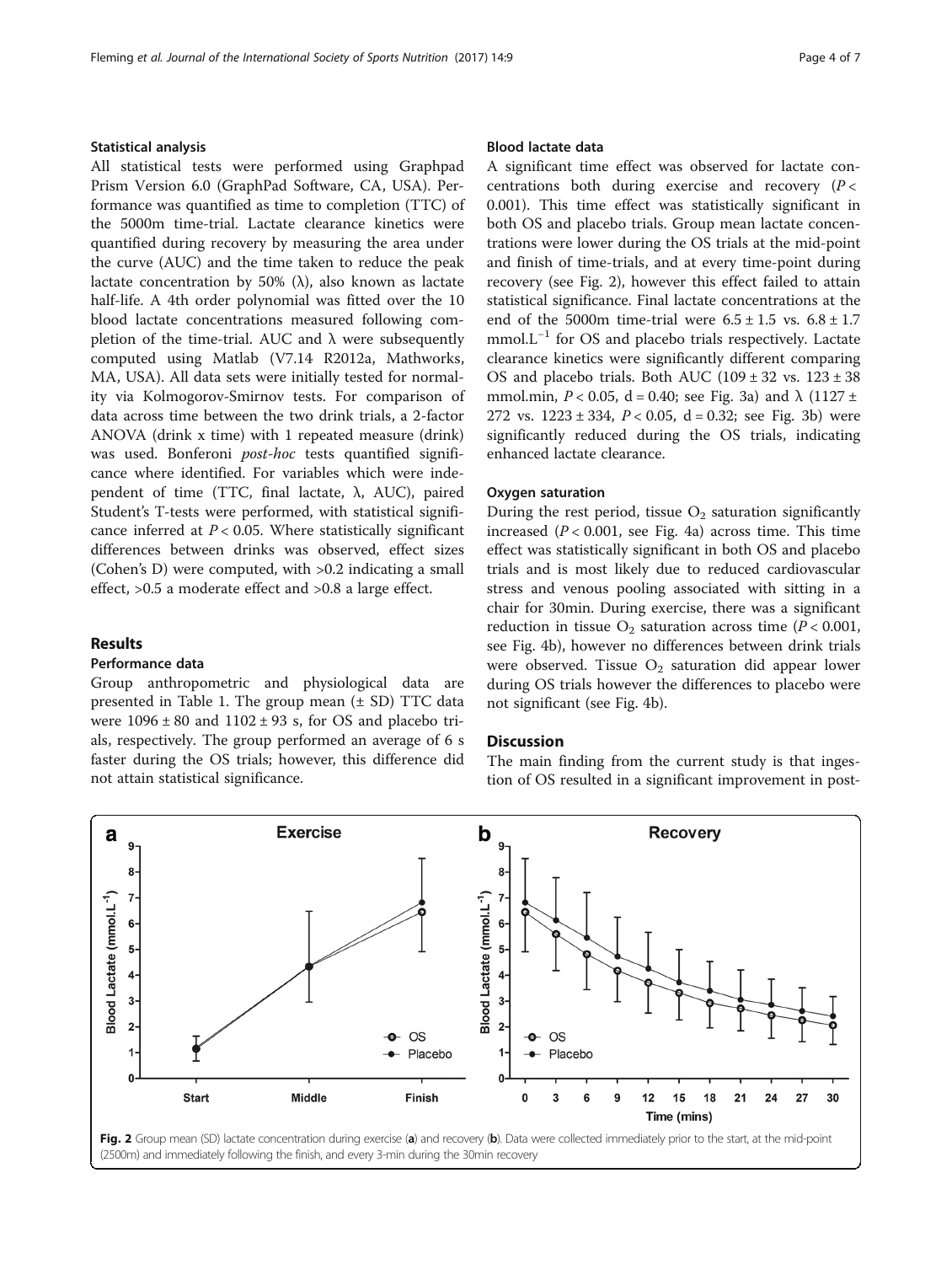<span id="page-4-0"></span>

exercise lactate clearance. However, this apparent enhancement in lactate metabolism was not detectable during exercise and did not yield an improvement in overall performance. Additionally, there was no evidence of any increase in tissue or systemic oxygen saturation measured via pulse-oximetry and NIRS. It is possible that increased oxygen saturation at a hepatic level resulted in greater lactate metabolism by the liver, however further research is required in order to test this hypothesis.

## Lactate clearance

It is generally accepted that high intensity exercise results in significant production of lactate within the muscle [[18\]](#page-6-0) and this accumulation of lactate—or the associated muscle acidosis—is a major determinant of fatigue [\[19, 20\]](#page-6-0). Several studies have demonstrated that enhanced blood lactate clearance via active recovery, improves subsequent exercise performance [[21, 22](#page-6-0)]. The current results suggest that ingestion of OS facilitates more rapid clearance of lactate and could therefore

enhance recovery from exercise. Both the half-life and AUC data were significantly lower during recovery in the OS compared to placebo trials (see Fig. 3). To the best of our knowledge, this study is the first to evaluate the effects of OS on post-exercise lactate kinetics over a 30 min time course. Several other studies have also reported similar effects of OS ingestion on lactate concentrations—albeit over a shorter time course. Leibetseder, Strauss-Blasche [[7\]](#page-6-0) reported significantly lower lactate concentrations at the end of maximal incremental exercise. McNaughton, Kenney [[8\]](#page-6-0) also reported significant reductions in lactate concentrations. In this case, ingestion of OS resulted in significantly lower lactate concentrations at 0 and 3min after completion of a 15min cycling time-trial. The current findings represent further evidence of the effects of OS ingestion on blood lactate kinetics.

#### Physiological mechanisms

It is tempting to suggest that enhanced delivery of  $O_2$  to the working muscles may explain the improvements in

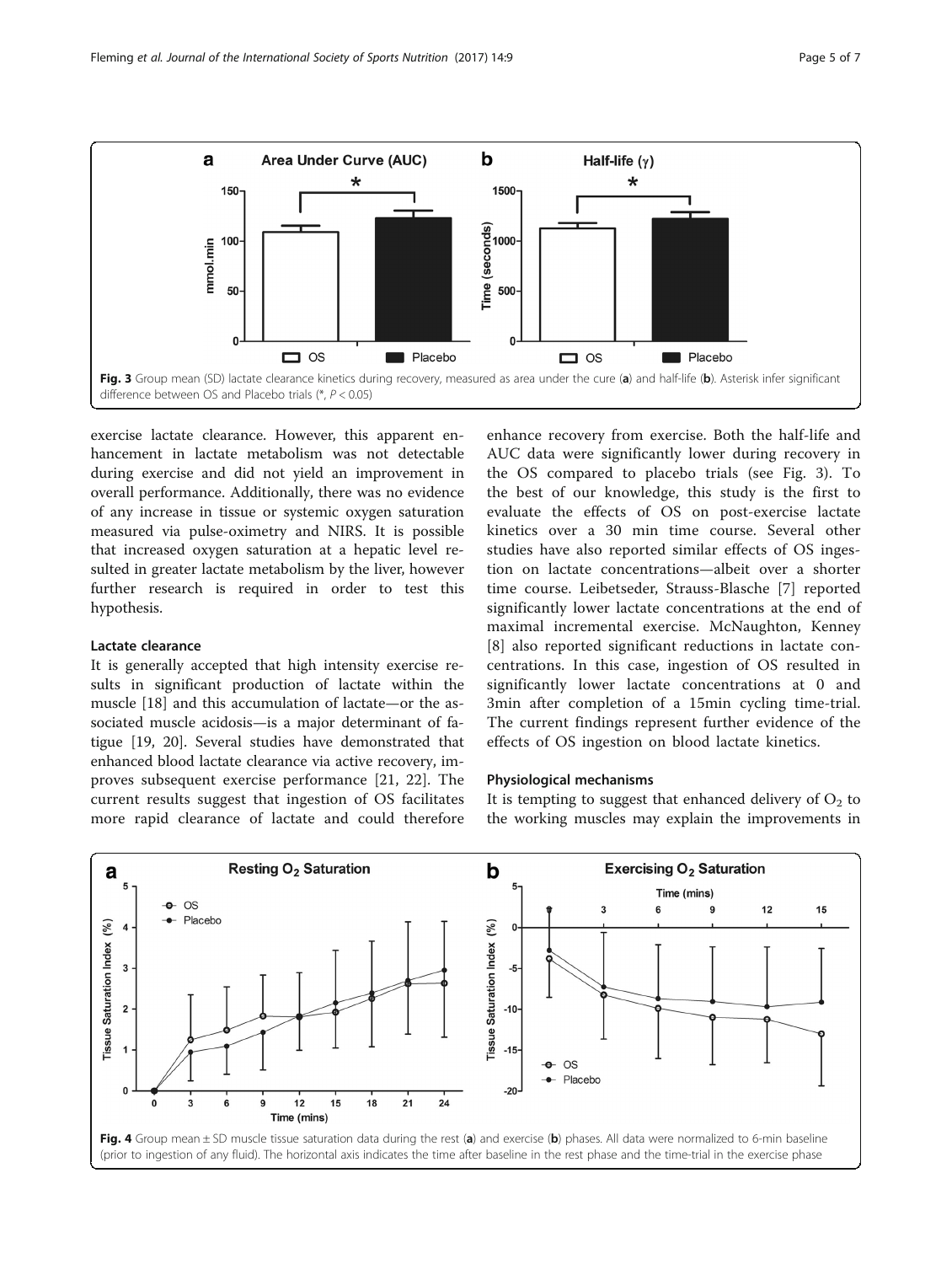lactate kinetics. However, no differences in tissue or peripheral  $O_2$  saturation were observed before, during or after exercise. This finding is in agreement with the majority of studies examining  $O_2$  saturation either via pulse-oximetry [\[10\]](#page-6-0) or blood gas analysis [[6, 8, 9\]](#page-6-0). The most likely explanation for these results is that an increase in hepatic metabolism via the Cori cycle resulted in greater lactate clearance. Next to the kidneys, the liver is the most important human tissue for net lactate clearance at rest [\[23](#page-6-0)]. This is evident in the use of lactate clearance kinetics as a reliable clinical indicator of liver transplant success [\[24](#page-6-0)]. The metabolic rate of liver cells is directly influenced by surrounding oxygen concentration [\[25](#page-6-0), [26](#page-6-0)], with increased metabolism of lactate occurring at higher  $O<sub>2</sub>$  concentrations. Previous studies of  $O<sub>2</sub>$  diffusion across the gastro-intestinal tract have reported significant increases in  $O<sub>2</sub>$  concentration within the hepatic portal vein [\[12, 13\]](#page-6-0). While these animal studies are not directly comparable with human physiology, they nonetheless demonstrate that enhanced  $O<sub>2</sub>$  delivery to the liver is at least theoretically possible following OS ingestion in humans. Increased oxygen delivery to the liver via the hepatic portal vein would therefore enhance blood lactate clearance. A similar physiological effect has also been observed in liver's metabolism of alcohol in humans. Several studies have recently reported that oxygenated alcohol beverages resulted in increased rates of blood alcohol clearance [[27, 28](#page-6-0)]. Based on the combined evidence from animal, hepatocyte and human alcohol studies, we hypothesize that enhanced lactate clearance following OS ingestion is potentially mediated by increased hepatic metabolism; however this hypothesis can only be tested via in-vivo measurement of liver  $O_2$  concentrations and/or liver enzyme activity.

#### Applications to performance

Many sports such as track sprinting, cycling, swimming, and rowing require the athlete to perform on more than one occasion during a single day. The ability to clear lactate more efficiently and hence recover faster in early rounds of competition is of benefit to such athletes [\[22](#page-6-0)]. Lactate clearance is also of importance in several team based sports which involve intermittent exercise and recovery. For example, the sport of basketball involves continuous flow of play with players performing high intensity movements on average every 21 s [[29\]](#page-6-0). However, basketball players receive regular recovery during the game via substitution, time-outs and breaks at each quarter. Despite these periods of recovery, it has been shown that players compete with average circulating blood lactate concentrations of 6.8 mmol.L−<sup>1</sup> throughout the game [[29](#page-6-0)]. Any intervention which enhances the clearance of lactate during a player's recovery would

therefore likely improve overall performance in such sports.

#### Study limitations

The main limitation of the current study is that the protocol was not designed to elicit maximal lactate concentrations. A 5000m time-trial was used, in order to assess if OS improved performance in an activity that places high demands on the oxidative energy system. While this near-maximal aerobic exercise did result in moderate accumulation of blood lactate, high-intensity repeated intermittent sprint exercise would place greater demands on the anaerobic energy systems and thus result in substantially higher lactate concentrations [\[30](#page-6-0)]. Based on the current results, OS ingestion may be of greater benefit during and after anaerobic exercise, especially activities which result in large accumulation of blood lactate. Secondly, the assessment of subsequent exercise performance following a period of recovery was not assessed. Therefore our statement that enhanced lactate clearance can improve subsequent performance is based on previous work [[21, 22\]](#page-6-0) and not the current results. Future studies should focus on the possible ergogenic effects of OS ingestion during high-intensity anaerobic exercise and/or post-recovery performance. Finally, no direct measurement of tissue specific  $O_2$ concentration or liver enzymatic activity was made. Our hypothesis that OS ingestion may enhance hepatic metabolism of lactate would require direct measurement of hepatic  $O_2$  consumption or enzymatic activity. Further research is necessary in order to elucidate the physiological mechanisms underlying the enhanced lactate clearance observed in this study.

#### Conclusions

Ingestion of OS resulted in enhanced post-exercise lactate clearance following a 5000m time-trial in trained distance runners. However, no improvements in performance or lactate kinetics during exercise were observed. The current findings may have important implications for optimizing post-exercise recovery strategies for athletes. Further research is warranted, in order to elucidate the physiological mechanisms underlying the apparent enhancement in lactate clearance kinetics.

#### Acknowledgements

Not applicable.

#### Funding

This study was sponsored by Formula Four Beverages Inc., Vancouver, BC.

#### Availability of data and materials

Raw data is presently unavailable for sharing due to the agreement between the researching parties and funding organizations.